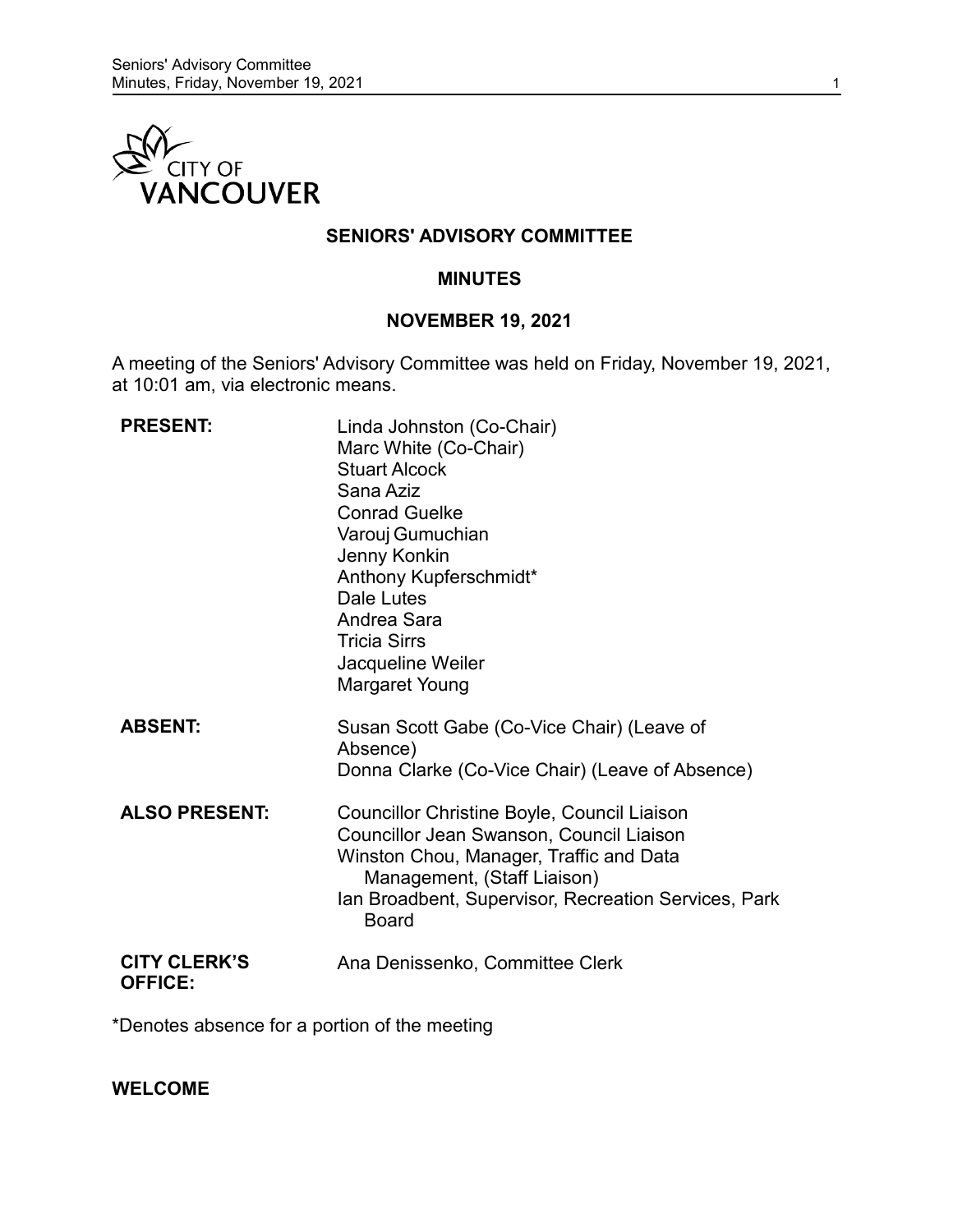Co-Chair Linda Johnston called the meeting to order and acknowledged we are on the unceded territories of the Musqueam, Squamish, and Tsleil-Waututh Nations.

# **1. Matters Adopted on Consent**

\* \* \* \* \*

*VARY AGENDA*

*Members agreed to hold the following items for separate discussion: Motions for SAC Internal Business; Motions for Council. Members agreed to consider these as new agenda items, following Councillors' Updates.*

\* \* \* \* \*

MOVED by Linda Johnston SECONDED by Dale Lutes

> THAT the Seniors' Advisory Committee approve the Consent Agenda for November 19, 2021, meeting as circulated, including Approval of Minutes from September 17, 2021, Leave of Absence Requests, City Staff Liaison Reports, and Committee Reports.

CARRIED UNANIMOUSLY (Anthony Kupferschmidt absent for the vote)

## **2. Discussion arising from reports**

None.

## **3. Councillors' Updates**

Councillor Boyle provided updates on the following items and subsequently responded to questions and comments:

- Housing work
- Accessibility strategy
- Climate emergency action plan
- Next steps for False Creek South Plan

Councillor Boyle also acknowledged the work of Lillian Howard, Co-Chair of the Urban Indigenous Peoples' Advisory Committee, who recently passed away.

Councillor Swanson reiterated the importance of work in housing accessibility and informed the Committee about a motion on tax increase that Council passed.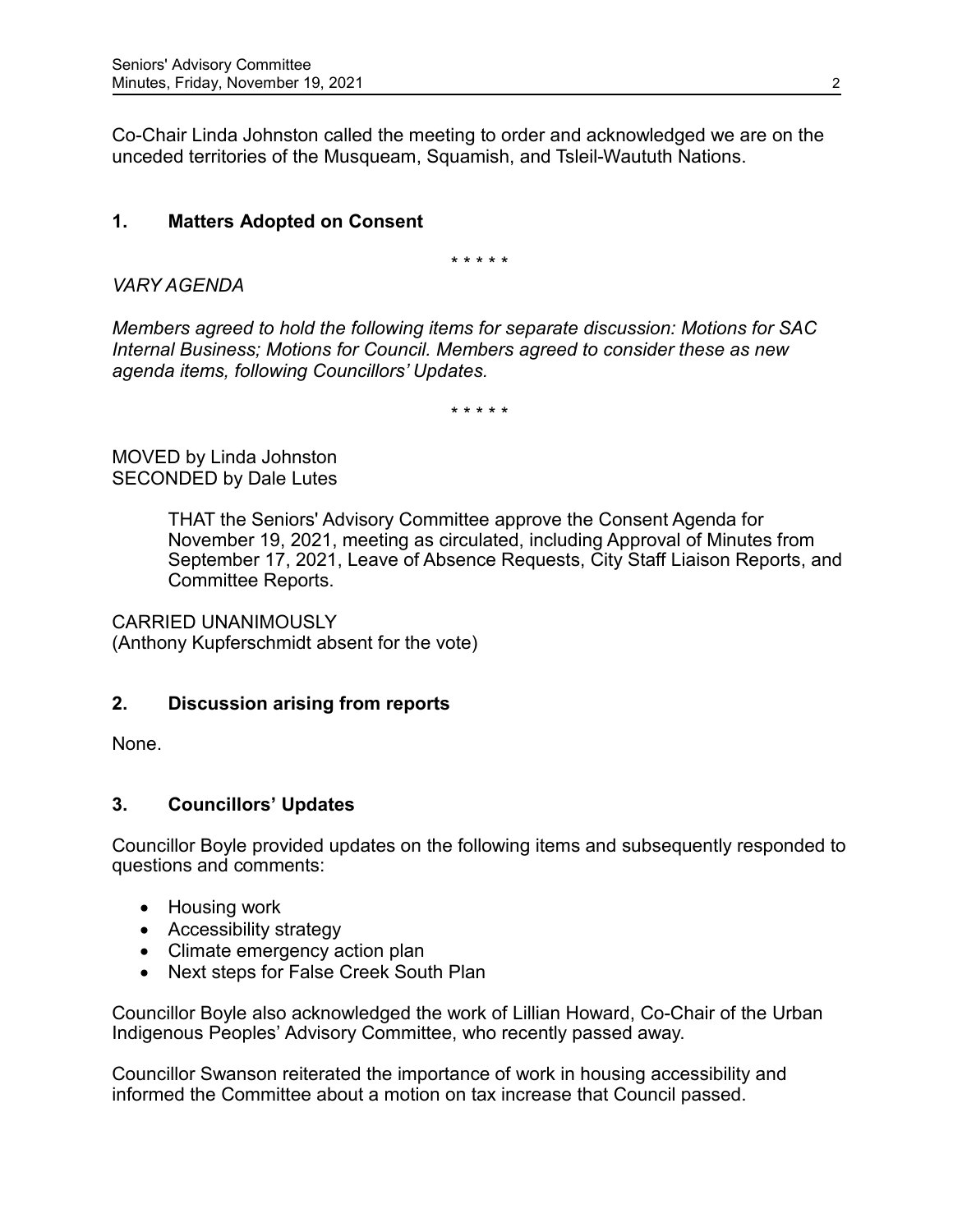## **4. Motions for Council**

*Motion 1: Updating the Language in the Mandate and Terms of Reference of the Seniors' Advisory Committee*

MOVED by Stuart Alcock SECONDED by Jacqueline Weiler

## WHEREAS:

The City of Vancouver through many of its initiatives has been "working hard to ensure our activities support fairness, equality, and access for all";

#### AND

As part of this work on July 21, 2021 the City of Vancouver officially launched the Equity Framework with the important aim "to approach every aspect of our operations with a sharper and more nuanced equity lens";

#### AND

The City of Vancouver recognizes the importance of language as part of the tools to enhance social equity and address inequalities;

#### AND

The World Health Organization in 2021 has released the WHO Global Report on Ageism that outlines a framework for action to reduce ageism including specific recommendations for different agencies including government, civil society organizations, private sector;

#### AND

Currently the Mandate of the Seniors' Advisory Committee on the City of Vancouver website states "the mandate of the Seniors' Advisory Committee is to advise Council and staff on enhancing access and inclusion for seniors, the elderly and their families to fully participate in City services and civic life";

#### AND

The Terms of Reference published on the City of Vancouver states:

- "Advises Council and staff on enhancing access and inclusion for seniors' to fully participate in City services and civic life"; and
- "Monitors City programs to ensure that the needs of the elderly and their families are considered";

THEREFORE BE IT RESOLVED THAT the Seniors' Advisory Committee recommends: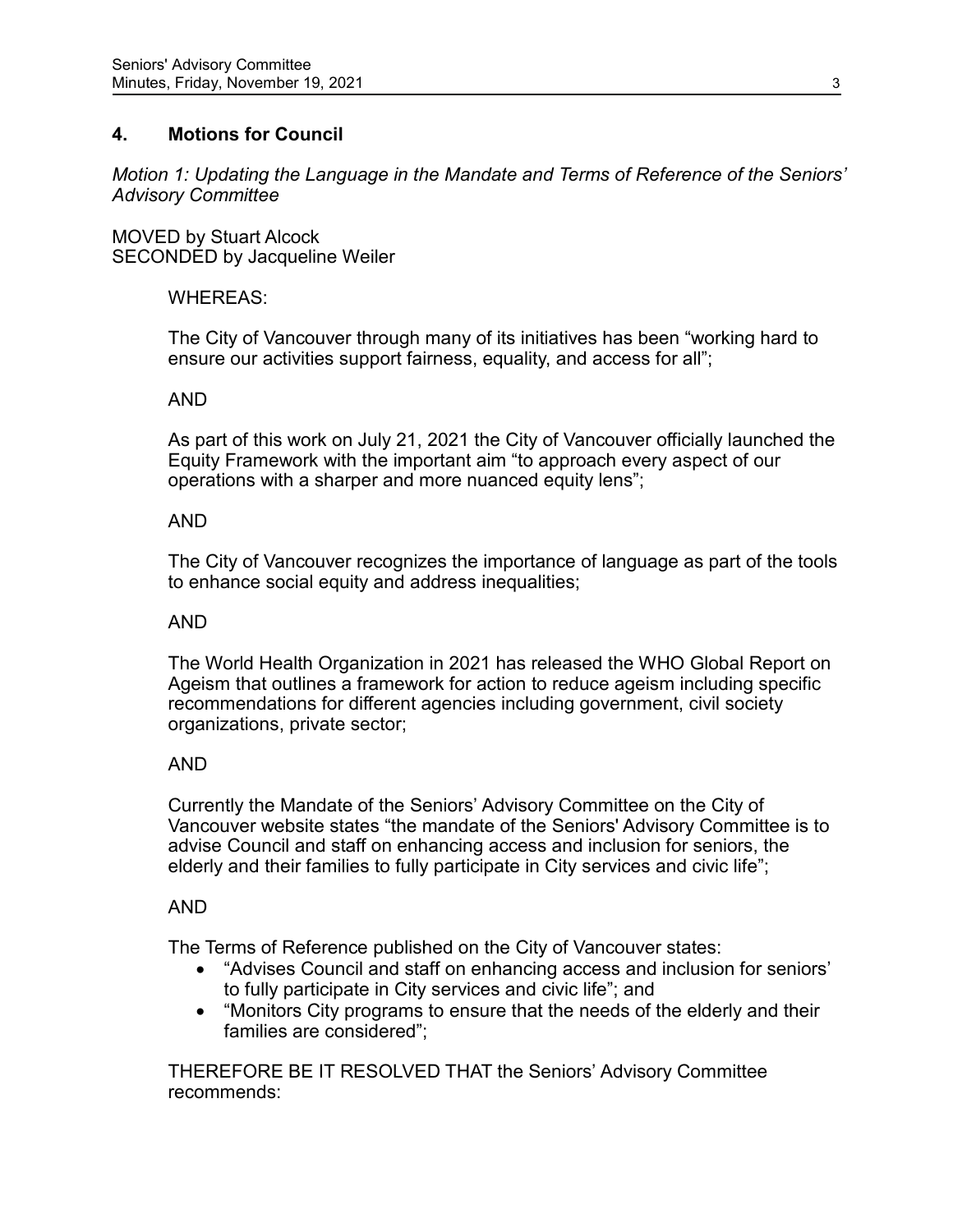a) To change the wording of the Seniors' Advisory Council Mandate by deleting "seniors" and replacing with "older persons," which is more consistent with language used by the United Nations and the World Health Organization; and to replace the word "the elderly" with "elders" which is more consistent with language used by First Nations.

Therefore the revised mandate would read:

"The mandate of the Seniors' Advisory Committee is to advise Council and staff on enhancing access and inclusion for older persons, elders, and their families to fully participate in City services and civic life."

And the revised Terms of Reference would read:

- "Advises Council and staff on enhancing access and inclusion for older persons and elders to fully participate in City services and civic life"; and
- "Monitors City programs to ensure that the needs and interests of older persons, elders and their families are considered";
- b) To direct City Staff responsible for the development of the Equity Framework to review the WHO Global Report on Ageism and to meet with the Seniors' Advisory Committee to consider opportunities to enhance the Equity Framework to embrace principles and strategies to further reduce ageism in the City of Vancouver operations and activities.

Related Material:

WHO Global Report on Ageism: [https://www.who.int/teams/social-determinants](https://www.who.int/teams/social-determinants-of-health/demographic-change-and-healthy-ageing/combatting-ageism/global-report-on-ageism)[of-health/demographic-change-and-healthy-ageing/combatting-ageism/global](https://www.who.int/teams/social-determinants-of-health/demographic-change-and-healthy-ageing/combatting-ageism/global-report-on-ageism)[report-on-ageism](https://www.who.int/teams/social-determinants-of-health/demographic-change-and-healthy-ageing/combatting-ageism/global-report-on-ageism)

CARRIED UNANIMOUSLY (Anthony Kupferschmidt absent for the vote)

Council Liaison to action: Councillor Boyle

*Motion to advance municipal planning efforts for an age-friendly City of Vancouver*

Following discussion, the Committee agreed that Motions 2 and 3 should be amalgamated into the following motion:

MOVED by Linda Johnston SECONDED by Marc White

WHEREAS

According to the 2016 Canadian census, there are more than 95,570 persons aged 65 and older living in Vancouver, accounting for approximately 15.1% of the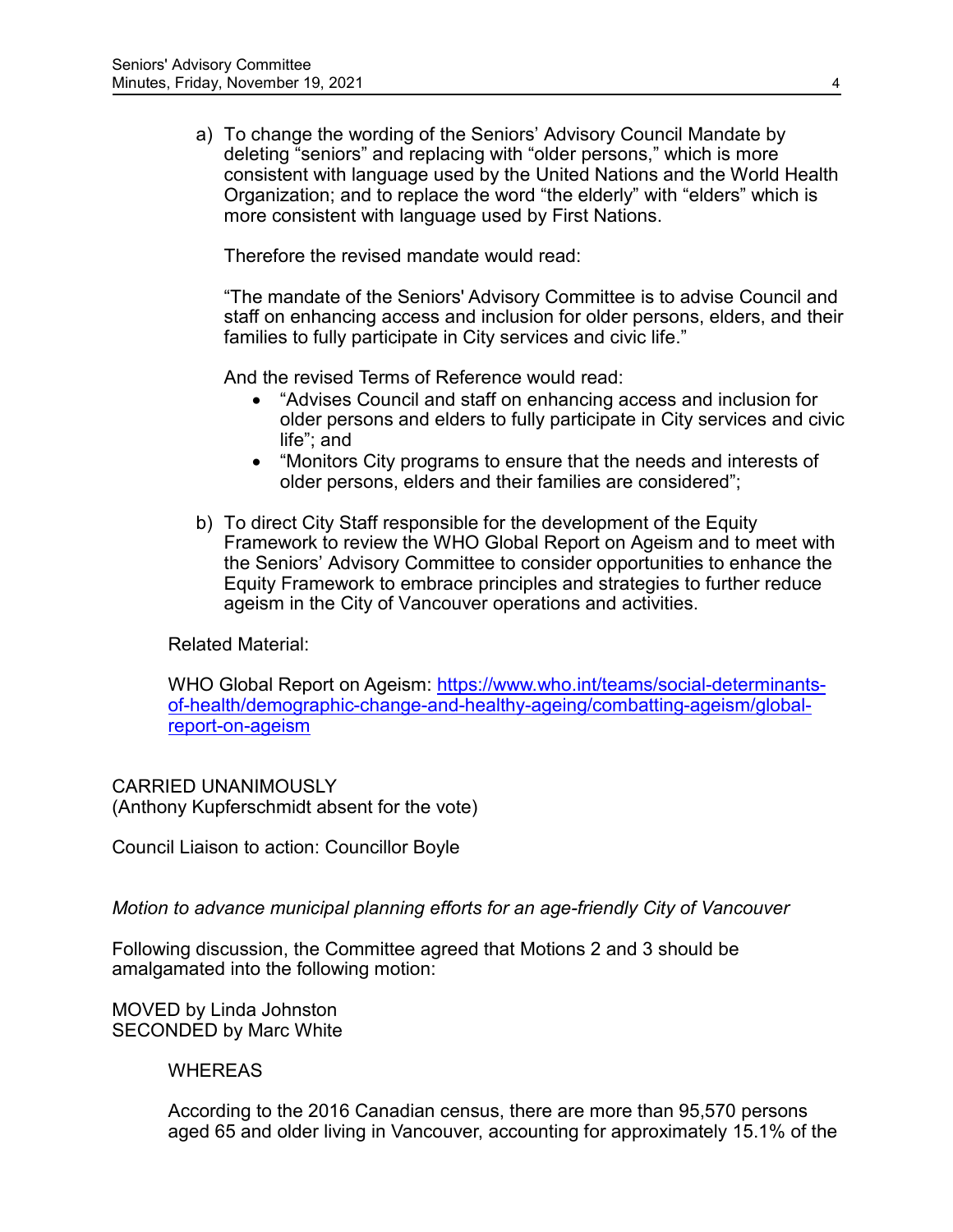city's total population.<sup>[1](#page-4-0)</sup> Moreover, the population of adults over the age of 65 in the province of British Columbia is expected to rise approximately 63% by the year 2041.

## AND

Older persons living on their own are at increased risk of experiencing homelessness. A large proportion of older persons in Vancouver are living on their own. Currently, 21% of all households in Vancouver are senior-led and it is estimated that over the course of the next decade, 23-25% of households in the city will be led by persons over the age of 65. According to data from the 2016 census, approximately 16.6% of all senior-led renter households were spending 50% or more of their income on their housing costs, placing them at increased risk of economic eviction. The majority of these individuals are single women.<sup>[2](#page-4-1)</sup> Moreover, the social housing waitlist for older adults has increased by 54% between 2014 to 2019 and individuals over the age of 65 represent 37% of the region's waitlist.[3](#page-4-2)

#### AND

Older persons can face unique barriers to civic participation such as health limitations, mobility challenges, cognitive decline, etc. In fact, 52,700 individuals 65 and older (55%) in Vancouver reported that they have specific health and activity limitations, including 20,660 older persons who reported permanent challenges and 24,045 older adults who sometimes experience challenges. These barriers put older persons at increased risk of experiencing social isolation, loneliness, and economic vulnerability.<sup>[4](#page-4-3)</sup>

#### AND

Recent health and climate emergencies, such as the COVID-19 pandemic and the heat dome emergency, have disproportionately impacted older persons. The BC Seniors Advocate indicated that residents of long-term care and assisted living homes were 33 times more likely to die from COVID.<sup>[5](#page-4-4)</sup> Whereas with the recent heat wave, Vancouver Fire Fighters reported waiting 11 hours for a BC Ambulance for an elderly person, and Vancouver Police reported 65 sudden deaths over a 4 day period. These crises have highlighted the seriousness and urgency of addressing existing gaps in policies, systems, housing, community services and programs to prevent further devastating impacts on many people living in the city, but in particular, on older persons.

## AND

<span id="page-4-0"></span><sup>1</sup> Stats Canada Census Data 2016 City of Vancouver

<span id="page-4-1"></span><sup>&</sup>lt;sup>2</sup> 2020 BC Seniors' Poverty Report Card [https://www.sparc.bc.ca/wp-content/uploads/2020/11/BC-Seniors-](https://www.sparc.bc.ca/wp-content/uploads/2020/11/BC-Seniors-Poverty-Report-Card.pdf)[Poverty-Report-Card.pdf](https://www.sparc.bc.ca/wp-content/uploads/2020/11/BC-Seniors-Poverty-Report-Card.pdf)

<span id="page-4-2"></span><sup>3</sup> 2019 Metro Vancouver Housing Data [http://www.metrovancouver.org/services/regional](http://www.metrovancouver.org/services/regional-planning/PlanningPublications/MV_Housing_Data_Book.pdf)[planning/PlanningPublications/MV\\_Housing\\_Data\\_Book.pdf](http://www.metrovancouver.org/services/regional-planning/PlanningPublications/MV_Housing_Data_Book.pdf)

<span id="page-4-3"></span><sup>4</sup> SPARC BC Community Data Program

<sup>5</sup> 2021 Review of COVID-19 Outbreaks in Care Homes in British Columbia

<span id="page-4-4"></span><https://www.seniorsadvocatebc.ca/app/uploads/sites/4/2021/10/Outbreak-Review-Report.pdf>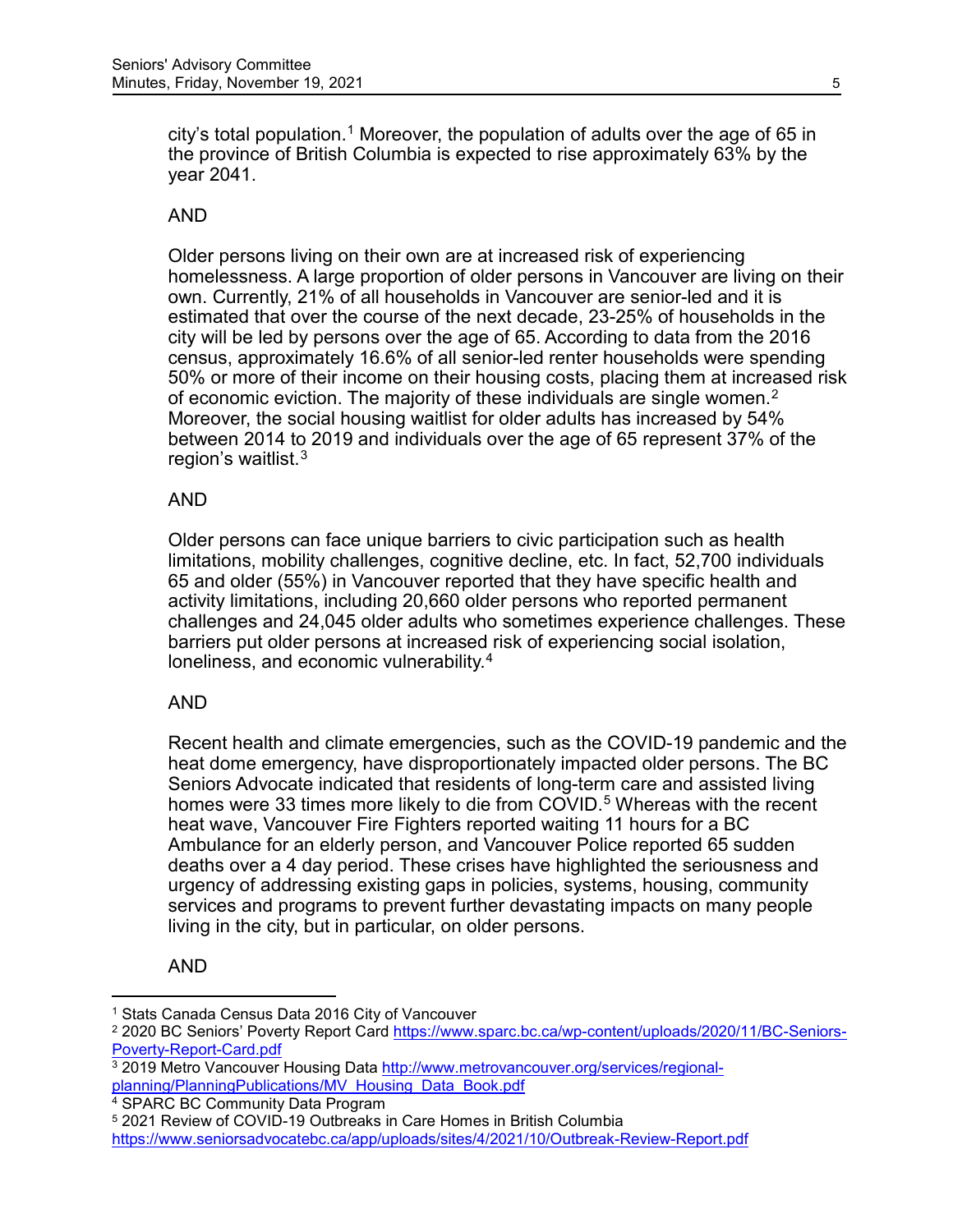The World Health Organization has declared 2021-2030 as the Decade of Healthy Ageing and has incorporated additional met6rics under the Healthy Cities strategy toward improving quality of life specifically for older persons (mitigation of poverty, food security, expand opportunities for civic engagement, opportunities for lifelong learning, age and gender equality, job opportunities, internet access and digital support, housing, etc.).

## AND

The City of Vancouver has a long history of working toward age-friendly improvements in municipal planning. In 2013, the City of Vancouver initiated the Age-friendly Action Plan (2013-2015) and identified a series of over 60 actions that the City can take to help make Vancouver a more safe, inclusive, and engaging city for seniors. In the following year, Vancouver joined the World Health Organization (WHO) Healthy Cities initiative 2014 to 2025. Under this initiative, the City of Vancouver completed two reports: Phase 1 A Healthy City for All: Vancouver's Healthy City Strategy (2014) and Phase 2 Healthy City Strategy – Four Year Action Plan (2015-2018). AND To extend work on the Age Friendly Action Plan, the City of Vancouver Planning department held a workshop entitled: Age-Friendly Action Research Lab Co-initiating Workshop at Creekside Community Centre on September 24, 2018 engaging members of the Older Persons and Elders community. This work then led to the two additional workshops on March 8 and April 15, 2019 engaging more members of the Seniors community. The Older Persons and Elders community was very excited by their engagement in 2018 and 2019 workshops which was to lead to the creation of Strategy for Older Persons and Elders. SAC appreciates that COVID interrupted this important work and look forward to working with Council and Staff in restarting this important initiative.

## AND

Municipalities such as Richmond, Surrey, Calgary, Toronto, Ottawa, and Montreal have adopted dedicated planning capacity within municipal resources to support the needs of older persons. Their efforts have resulted in comprehensive planning and formal partnerships and MOUs across different levels of government, multiagencies, and community organizations specifically focused on supporting Healthy Ageing.

## AND

Gaps and challenges remain in municipal planning for older persons and elders in the City of Vancouver. On September 28, 2021, City Council convened 2050: An Expert Discussion on Planning and Growth where each consultant noted that the Vancouver Plan was devoid of any strategies to address the impacts of the demographic shift in population. Particular emphasis was placed on the need to expand housing options in all neighbourhoods and community programs and services to best meet the evolving needs of our aging population.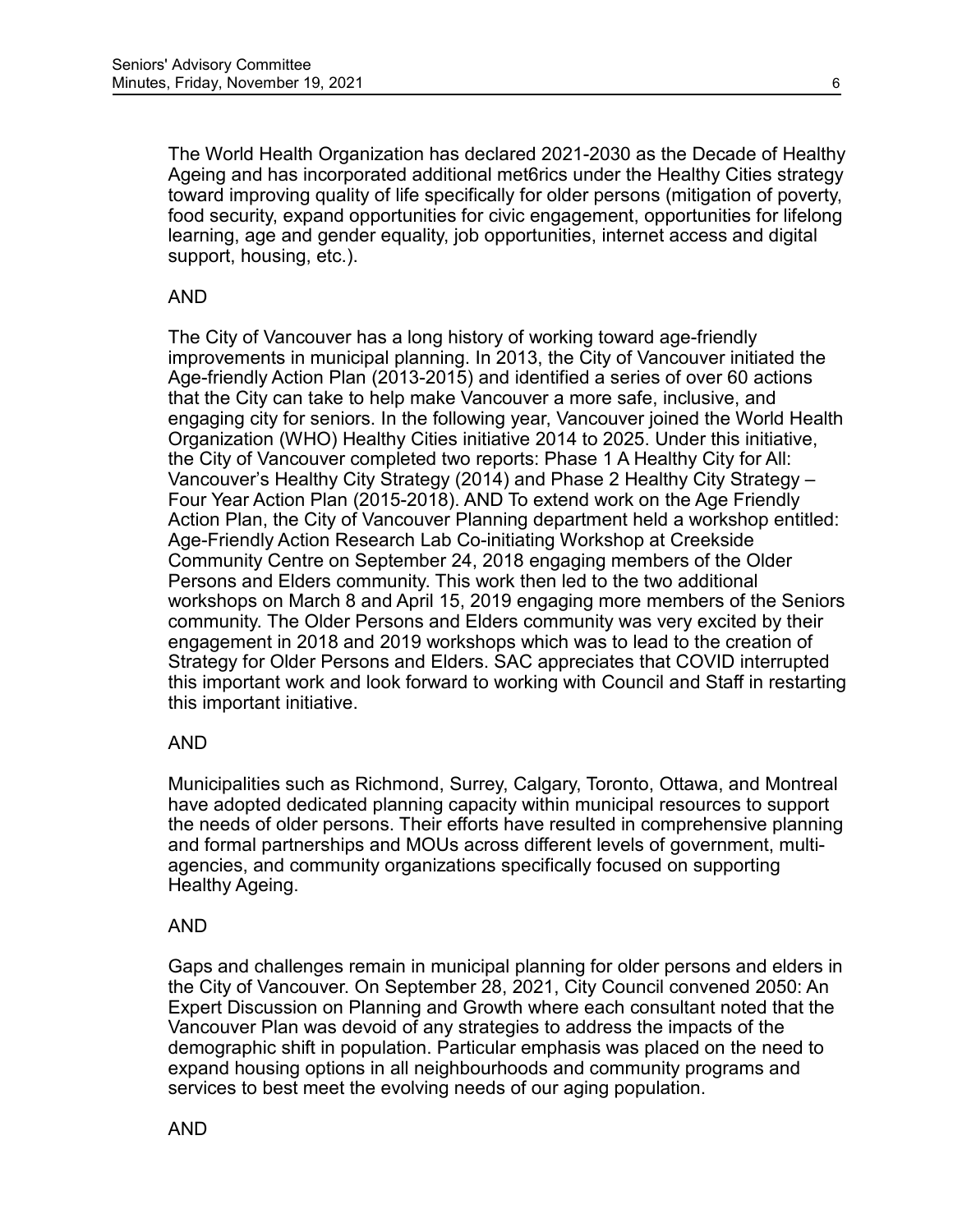The City of Vancouver, without having a dedicated planner for Older Persons and Elders, has not kept up with a growing body of evidence of best practices in social policy development to address the needs and interests of seniors. As a result, the City of Vancouver has been unable support the actions necessary to ensure that our growing population of older persons and Elders can engage and participate fully in civic and community life.

THEREFORE BE IT RESOLVED

(A) THAT City Council instruct the appropriate staff manager to recommend a plan of action to:

- 1. Redirect selected staff to complete the creation of Phase 3 Age-Friendly City in consultation with the Seniors' Advisory Committee and community partners as the next step toward the development of a Strategy for Older Persons and Elders.
- 2. Review the recent Reports by the World Health Organization and the United Nations to embrace the UN Decade of Healthy Ageing (2021-2030) inform and refresh the City of Vancouver's Healthy Cities strategy.
- 3. Update the Equity Framework and the Vancouver Plan to better address the lack of adequate planning for Older Persons and Elders.
- 4. Develop a Memorandum of Understanding and Planning Committee with the Provincial Health Services Authority, Vancouver Coastal Health Authority, BC Ministry of Housing and Canada Mortgage Housing Corporation to participate in a planning process with community partners to better address the needs and interests of older persons and elders.
- 5. Report back to the City Council at the next meeting with a proposed road map for the accomplishment of these objectives.

(B) THAT the City of Vancouver reassign resources to provide a dedicated fulltime planning position to focus on older persons and elders across city departments and liaise with external agencies, and that the Older Persons and Elders' Planner have the following responsibilities to City Council:

- Provide expertise to City Council on issues related to population aging
- Complete the co-development and implementation of the City of Vancouver's strategic plans, policies, and protocols to better reflect the needs and interests of older persons and elders in collaboration and coordination of partners.
- Identify, collect data, and analyze challenges experienced by the City of Vancouver's aging population to provide evidence-informed recommendations for improvements to City Council
- Develop reports and deliver presentations on aging issues for older persons in Vancouver
- Represent the City of Vancouver at community tables, partner meetings, and stakeholder events related to healthy aging, equity, emergency preparedness,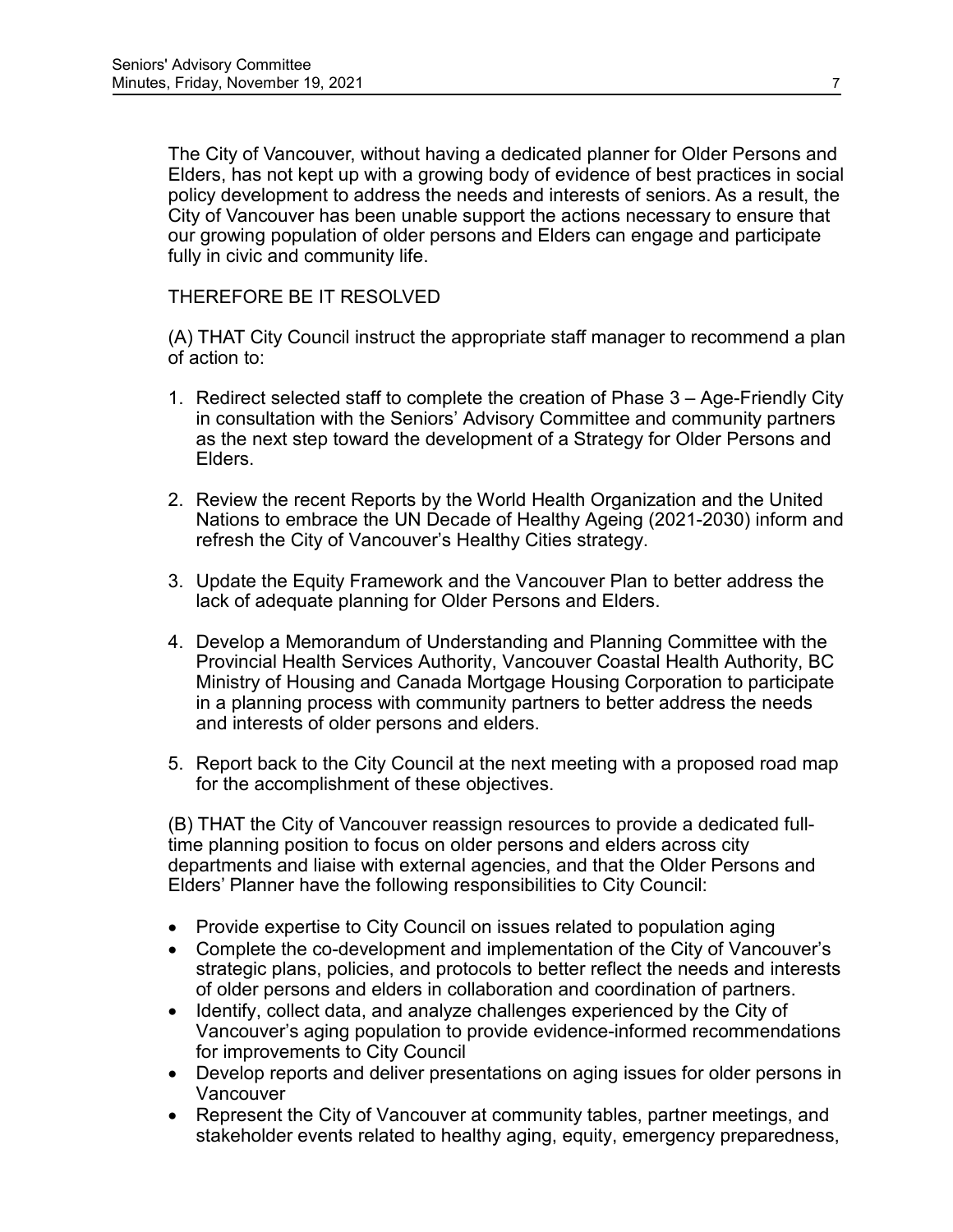climate change, transportation, food security, housing, homelessness and other city-related programs and services that impact older persons and elders.

- Act as a resource and staff liaison to guide the work of the City of Vancouver's Seniors' Advisory Committee
- Provide training and education on issues related to aging to all municipal employees and elected representatives
- Consult and work with community partners in the design and delivery of senior services to benefit from the experience, skills, knowledge, and resources our growing community of older persons and elders have to offer and would be delighted to contribute.
- Strengthen relationships with provincial governments and agencies, federal government (CMHC, New Horizons, Employment and Social Development Canada) and other Seniors' Planners in Metro Vancouver (currently Richmond and Surrey) in collaboration with the non-profit sector to secure municipal investment in housing for older persons and elders, infrastructure, programs and services.
- In collaboration with community partners keep abreast of national and international initiatives that have expanded housing options for seniors (e.g. Co-housing, Lifetime Neighbourhoods, Resident-driven senior homes, Apartments for Life, Homeshare, Dementia Villages, Compassionate Communities, Home Modification)[6](#page-7-0)

# CARRIED UNANIMOUSLY

Part A: Background Material and Related Resources:

[Age-Friendly Action Plan 2013 –](https://vancouver.ca/files/cov/age-friendly-action-plan.pdf) 2015

[A Healthy City for All: Vancouver's Healthy City Strategy 2014-2025 \(Phase I\)](https://council.vancouver.ca/20141029/documents/ptec1_appendix_a_final.pdf) Healthy City Strategy – [Four Year Action Plan 2015-2018 \(Phase II\)](https://vancouver.ca/files/cov/Healthy-City-Strategy-Phase-2-Action-Plan-2015-2018.pdf) [Age-Friendly Action Research Lab –](https://vancouver.ca/files/cov/Healthy-City-Strategy-Phase-2-Action-Plan-2015-2018.pdf) Co-Initiating Workshop 2018 [Age-Friendly Non-Strategy Solution Lab –](https://vancouver.ca/files/cov/co-sensing-stage-age-friendly.pdf) Co-Sensing Workshop 2019 [WHO UN Decade of Healthy Ageing](https://cdn.who.int/media/docs/default-source/decade-of-healthy-ageing/final-decade-proposal/decade-proposal-final-apr2020-en.pdf?sfvrsn=b4b75ebc_25&download=true) [Global Report on Ageism](https://cdn.who.int/media/docs/default-source/decade-of-healthy-ageing/final-decade-proposal/decade-proposal-final-apr2020-en.pdf?sfvrsn=b4b75ebc_25&download=true)

Part B: Background Material and Related Resource References / Related Material

1. Stats Canada Census Data 2016 City of Vancouver

2. 2020 BC Statistics [P.E.O.P.L.E. 2020 Population Projections Highlights \(PDF\)](https://cdn.who.int/media/docs/default-source/decade-of-healthy-ageing/final-decade-proposal/decade-proposal-final-apr2020-en.pdf?sfvrsn=b4b75ebc_25&download=true)

- 3. 2020 BC Seniors' Poverty Report Card [https://www.sparc.bc.ca/wp-](https://www.sparc.bc.ca/wp-content/uploads/2020/11/BC-Seniors-Poverty-Report-Card.pdf)
- [content/uploads/2020/11/BC-Seniors-Poverty-Report-Card.pdf](https://www.sparc.bc.ca/wp-content/uploads/2020/11/BC-Seniors-Poverty-Report-Card.pdf)

4. 2019 Metro Vancouver Housing Data

[http://www.metrovancouver.org/services/regional-](http://www.metrovancouver.org/services/regional-planning/PlanningPublications/MV_Housing_Data_Book.pdf)

[planning/PlanningPublications/MV\\_Housing\\_Data\\_Book.pdf](http://www.metrovancouver.org/services/regional-planning/PlanningPublications/MV_Housing_Data_Book.pdf)

5. SPARC BC Community Data Program

 $\overline{a}$ 

<span id="page-7-0"></span><sup>6</sup> Employment and Social Development Canada Report on housing needs of seniors [https://www.canada.ca/en/employment-social-development/corporate/seniors/forum/report-seniors](https://www.canada.ca/en/employment-social-development/corporate/seniors/forum/report-seniors-housing-needs.html#h2.3)[housing-needs.html#h2.3](https://www.canada.ca/en/employment-social-development/corporate/seniors/forum/report-seniors-housing-needs.html#h2.3)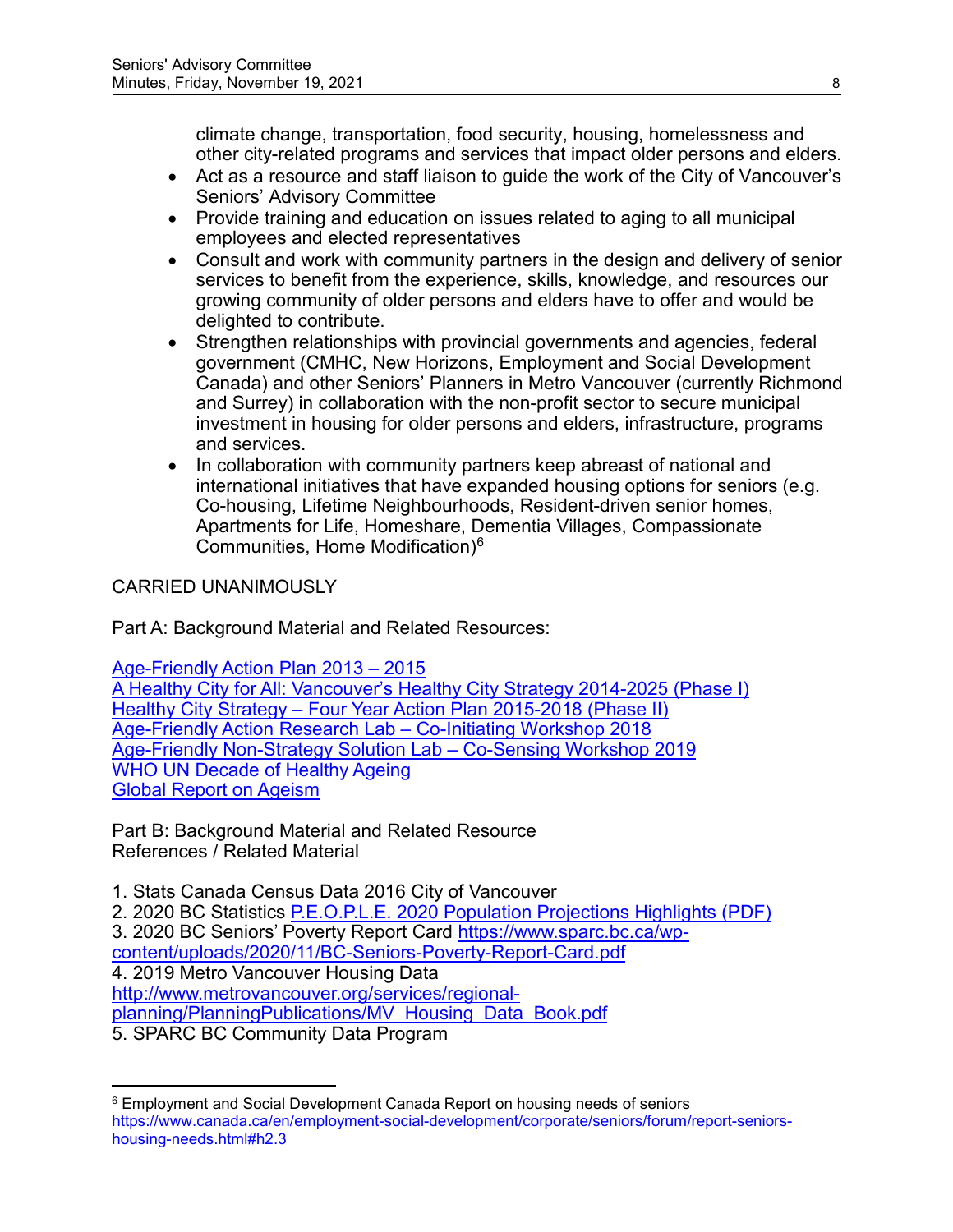6. 2021 Review of COVID-19 Outbreaks in Care Homes in British Columbia [https://www.seniorsadvocatebc.ca/app/uploads/sites/4/2021/10/Outbreak-Review-](https://www.seniorsadvocatebc.ca/app/uploads/sites/4/2021/10/Outbreak-Review-Report.pdf)[Report.pdf](https://www.seniorsadvocatebc.ca/app/uploads/sites/4/2021/10/Outbreak-Review-Report.pdf)

7. Employment and Social Development Canada Report on housing needs of seniors [https://www.canada.ca/en/employment-social-](https://www.canada.ca/en/employment-social-development/corporate/seniors/forum/report-seniors-housing-needs.html#h2.3)

[development/corporate/seniors/forum/report-seniors-housing-needs.html#h2.3](https://www.canada.ca/en/employment-social-development/corporate/seniors/forum/report-seniors-housing-needs.html#h2.3) 8. City of Richmond 55+/ Seniors Planning and Strategy Development <https://www.richmond.ca/services/communitysocialdev/seniors/seniorsplanning.htm>

Following discussion with Council Liaisons, the Committee decided that a notice of motion would be given at the December 7, 2021 Council meeting, and the motion would be presented at the January 25, 2022 meeting.

*Motion 4: To support the Transportation Advisory Committee's November 10, 2021 Motion for Council to request that the Provincial Government change the Governance Structure of Translink*

The Committee discussed support of a motion passed by the [Transportation Advisory](https://vancouver.ca/docs/council/trac20211110min.pdf)  [Committee on November 10, 2021,](https://vancouver.ca/docs/council/trac20211110min.pdf) which reads:

"THAT the Transportation Advisory Committee requests that Mayor and Council request that the Provincial government reconfigure the Board of Translink to allow for a majority of the Board to be composed of elected officials, and that these positions be allocated proportionally to the populations of member cities."

MOVED by Linda Johnston SECONDED by Marc White

## WHEREAS:

The City of Vancouver had elected Councillors appointed to the Translink Board until 2008. As a result of the previous provincial government restructuring currently there are two Metro Vancouver mayors (Township of Langley, New Westminster) and nine unelected members on the Translink board;

## AND

Access to affordable high quality public transportation is a critical infrastructure for Older Persons, Elders, and persons with disabilities;

## AND

Access is needed to attend health care appointments, to participate in community programs and services, to maintain friendships and to enjoy the many benefits the City of Vancouver offer;

## AND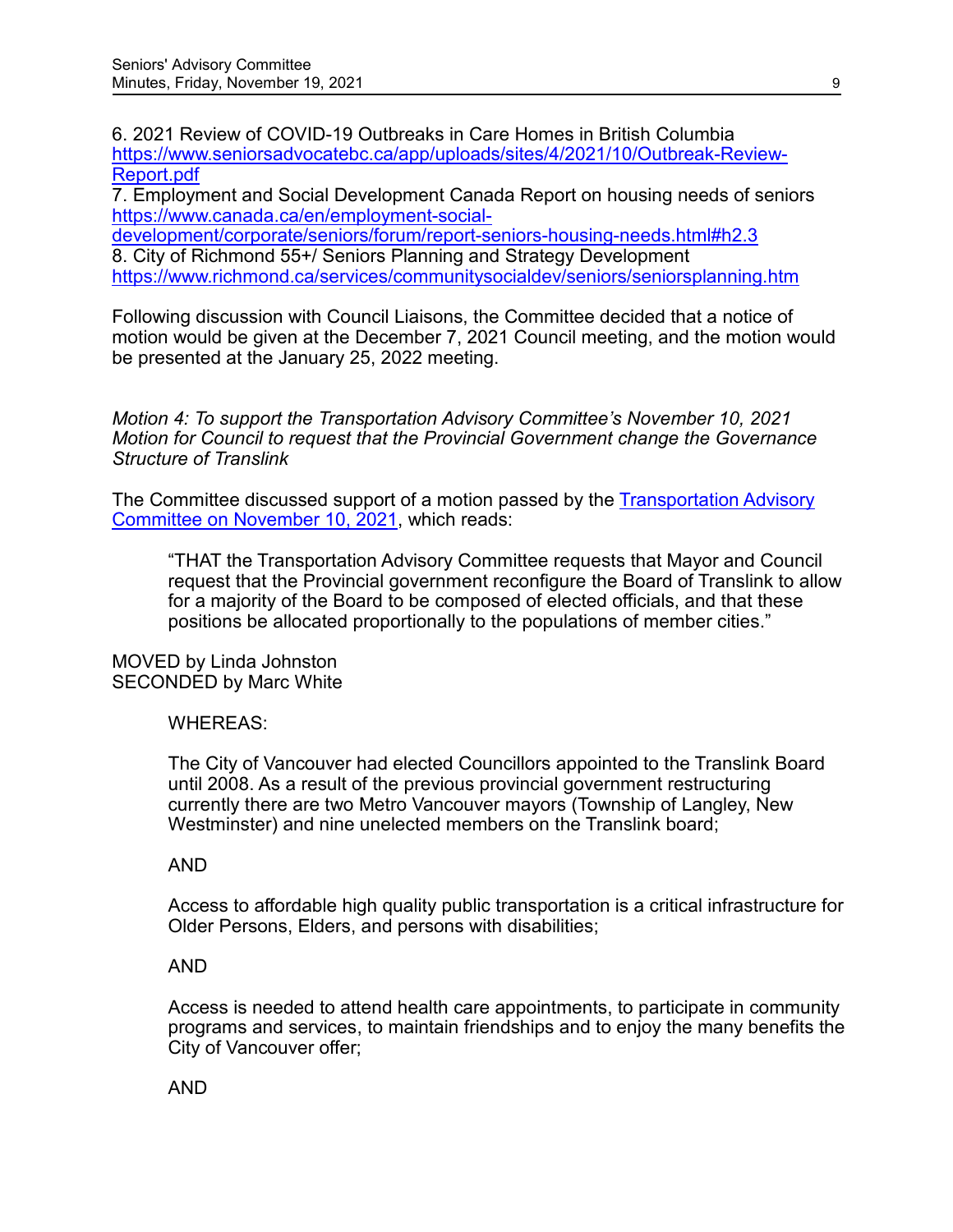The City of Vancouver represents the municipal population with the highest transit use in the region; with 50% of transit riders, which included many seniors prior to COVID;

AND

The provision of greatly improved public transit is part of one of the COV's major Big Moves to address the climate crisis;

AND

Representation from the City of Vancouver and other cities within Metro Vancouver on the Translink Board would open the door for more local initiatives to increase accessibility and affordability of transit for our communities, which would make it easier to meet our climate goals.

THEREFORE BE IT RESOLVED THAT the Seniors' Advisory Committee requests that Mayor and Council request that the Provincial government reconfigure the Board of Translink to allow for a majority of the Board to be composed of elected officials, and that these positions be allocated proportionally to the populations of member cities.

CARRIED UNANIMOUSLY

Council Liaison to action: Councillor Swanson

## **5. Motions for SAC Internal Business**

MOVED by Linda Johnston SECONDED by Marc White

> THAT the Seniors' Advisory Committee approve the SAC Terms of Reference for Subcommittees and Work Groups, and the SAC Communications Protocol, as circulated.

CARRIED UNANIMOUSLY

(Documents referenced in the above motion are appended below.)

## **6. Motion to Approve the Seniors' Advisory Committee 2021-2022 Work Plan**

MOVED by Linda Johnston SECONDED by Marc White

> THAT the Seniors' Advisory Committee approve in principle the 2021-2022 Work Plan, subject to minor amendment.

## CARRIED UNANIMOUSLY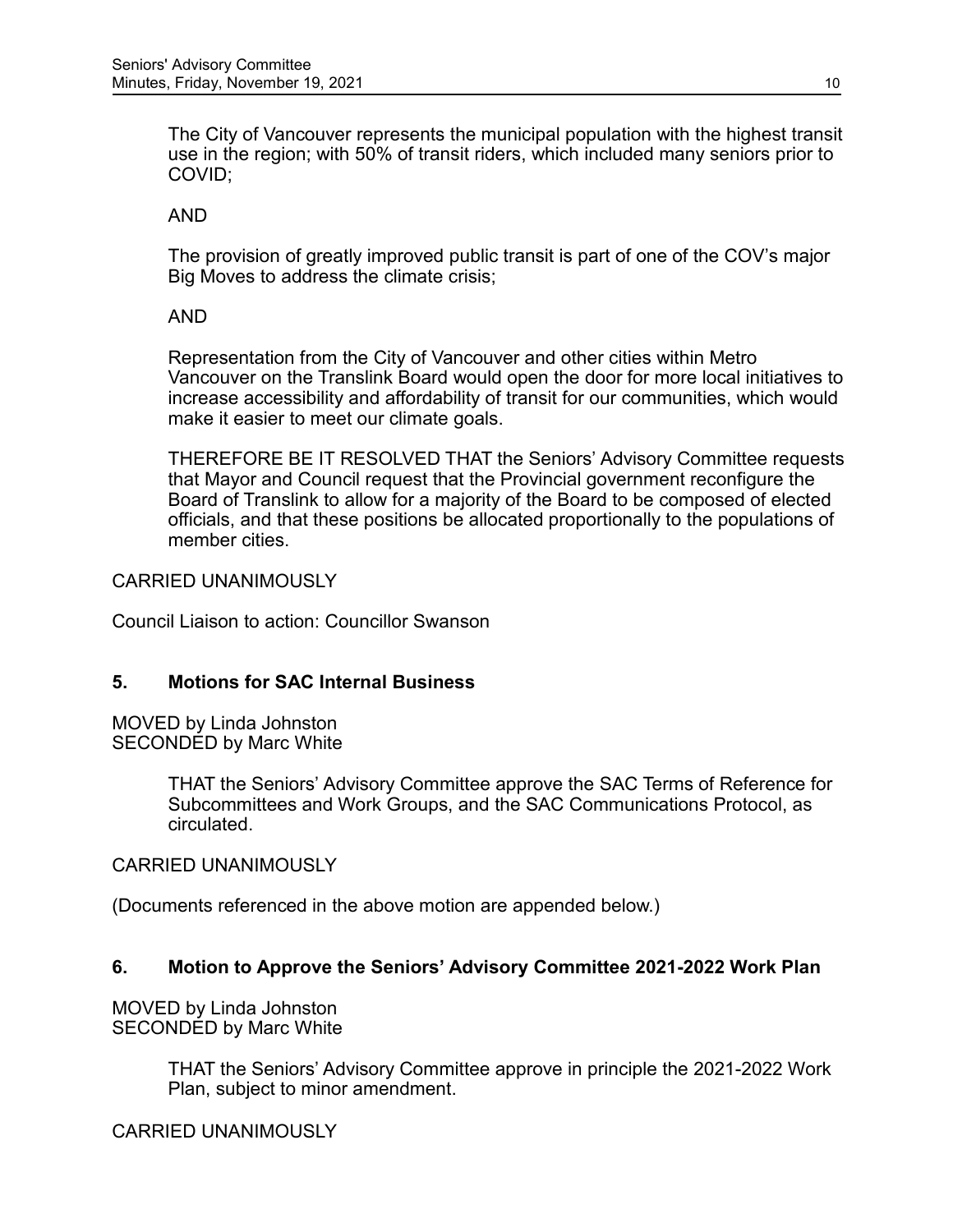#### **7. New Business**

Co-Chair Marc White reminded Committee members about an upcoming joint advisory committee meeting on the 2022 Vancouver municipal election, to be held November 24, 2021.

#### **ADJOURNMENT**

MOVED by Linda Johnston SECONDED by Marc White

THAT this meeting be adjourned.

CARRIED UNANIMOUSLY

## **Next Meeting:**

| DATE:  | Friday, January 21, 2022 |
|--------|--------------------------|
| TIME:  | $10 \text{ am}$          |
| PLACE: | TBD.                     |

The Committee adjourned at 12:07 pm.

\* \* \* \* \*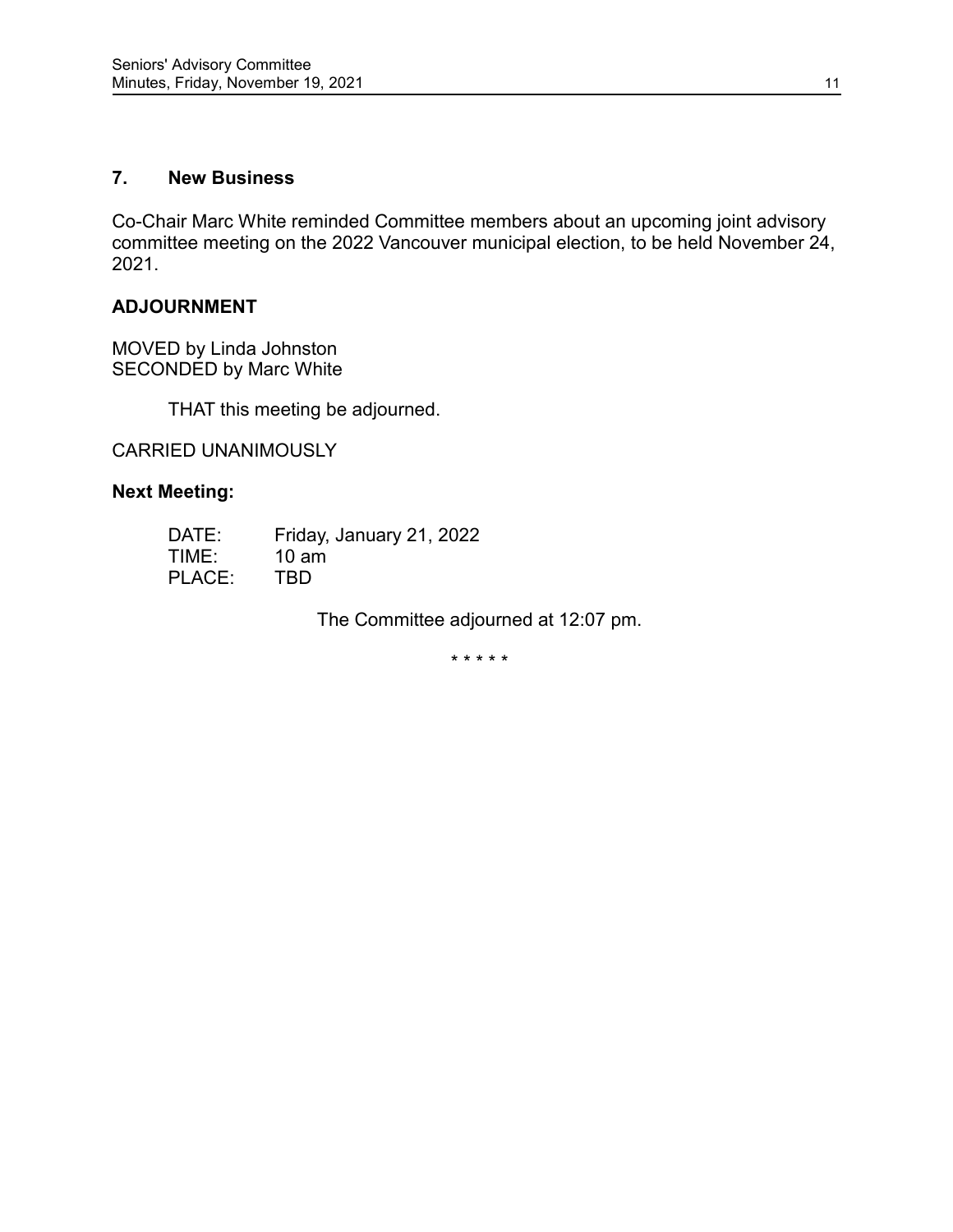# **SENIORS' ADVISORY COMMITTEE TERMS OF REFERENCE FOR SUBCOMMITTEES AND WORK GROUPS**

#### **Purpose of Seniors' Advisory Subcommittees and Work Groups**

To provide timely, community-informed, and evidence-based advice to SAC to prepare recommendations to advise Council and staff on enhancing access and inclusion for seniors, the elders and their families to fully participate in City services and civic life.

#### **Scope**

Social policy development, planning, and city-related programs and services pertaining to seniors, with a focus on city owned properties, zoning, bylaws, transportation and social issues within the domain of City of Vancouver policies, programs, and services.

Out-of-scope: Direct healthcare service delivery for seniors that does not involve coordination of city-related programs and services.

#### **Authority**

Subcommittees and Work Groups are established by Seniors Advisory Committee with the primary role to make recommendations of potential achievable motions to Council to improve the quality of life for seniors.

#### **Term of Office**

The Chair(s) of Subcommittees and Leads of Workgroups are selected and approved by SAC with the Term of Office for all SAC Members. The Chair or Lead of each Subcommittee or Workgroup must be an SAC Member.

#### **Conflict of Interest and Standards of Behaviour**

All Committee members and guests/advisors are required to state any conflict of interest or potential perceived conflict of interest, to be recorded in the minutes. Committee members with a conflict of interest at the Subcommittee level may participate in discussion but will abstain from voting on a specific recommendation. (Note at SAC regular meetings individuals with conflict of interest are not able to participate in discussions and must be absent for voting.) Participants are subject to the same requirements of SAC in regards to privacy, confidentiality, conflict of interest, and respectful standards of behaviour.

#### **Membership**

Members: Any interested Seniors' Advisory Committee members

Guests/Advisors: The Chairperson(s) or Lead(s) may invite community stakeholders to participate in discussions related to the Subcommittee or Work Group activities.

#### **Meetings**

Frequency: Monthly or as needed, determined by Subcommittee or Working group

Quorum: There must be a minimum of two SAC members attending a Subcommittee or Work Group. In case of no quorum, an informal meeting can take place and report their deliberations at the next Subcommittee or Work Group meeting.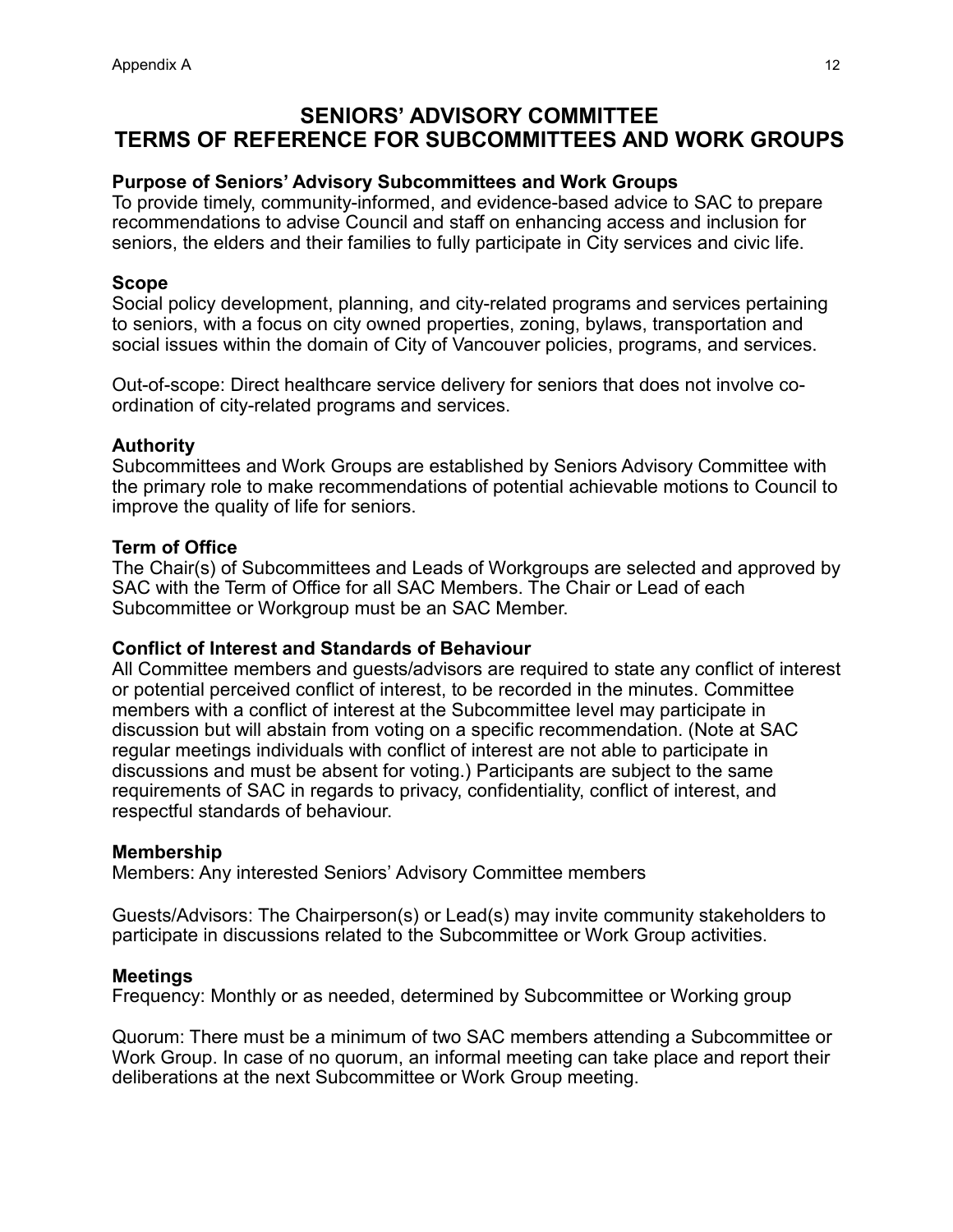#### Appendix A

The Chairperson(s) or Lead(s) will notify committee members of the location of each meeting, prepare and circulate the agenda in consultation with leads of workgroups, and ensure action-based minute taking at each meeting.

## **Task Groups and Adhoc Committees**

Subcommittees or Work Groups may establish additional task groups or *ad hoc* Subcommittees to address specific topics or areas of concerns, and to bring back recommendations or information for discussion within their Subcommittee or Work Group. The establishment of task groups or *ad hoc* Subcommittees must be reported in Subcommittee minutes.

## **Cross-Advisory Committee Communication**

The SAC Chairs are responsible for facilitating and overseeing communication channels across Advisory Committees. Subcommittees and Work Groups may wish to recommend the engagement of other advisory committees in the creation of joint recommendations/ motions to Councillors.

## **Reporting**

Chairperson(s) will report to the Seniors Advisory Committee. Minutes and relevant documents will be circulated to SAC members prior to the SAC meeting.

#### **Repository of Documents**

An important need for all Committees is a cloud repository. There are ongoing to discussions with the City Clerk's Office to store all Advisory Committee documents on a secure Cloud site on Canadian Servers.

#### **Remuneration**

Subcommittee members shall serve without remuneration.

Relevant City documents regarding Privacy, Confidentiality, Respectful Behaviour, and Conflict of Interest that all Advisory Committees including Subcommittees and Work Groups must abide by:

- Advisory Body guidelines (PDF): [https://vancouver.ca/docs/council/Guidelines%20for%20Advisory%20Bodies%20](https://vancouver.ca/docs/council/Guidelines%20for%20Advisory%20Bodies%20February%202020.pdf) [February%202020.pdf](https://vancouver.ca/docs/council/Guidelines%20for%20Advisory%20Bodies%20February%202020.pdf)
- Code of Conduct (PDF): [https://vancouver.ca/docs/council/12886\\_Code\\_of\\_Conduct\\_Bylaw.pdf](https://vancouver.ca/docs/council/12886_Code_of_Conduct_Bylaw.pdf)
- Process, Conduct and Privacy (video slides attached): <https://youtu.be/SfDyTWpceHg>
- Equity and Indigenous Reconciliation (video slides attached): [https://youtu.be/5lZ\\_HUpquDM](https://youtu.be/5lZ_HUpquDM)